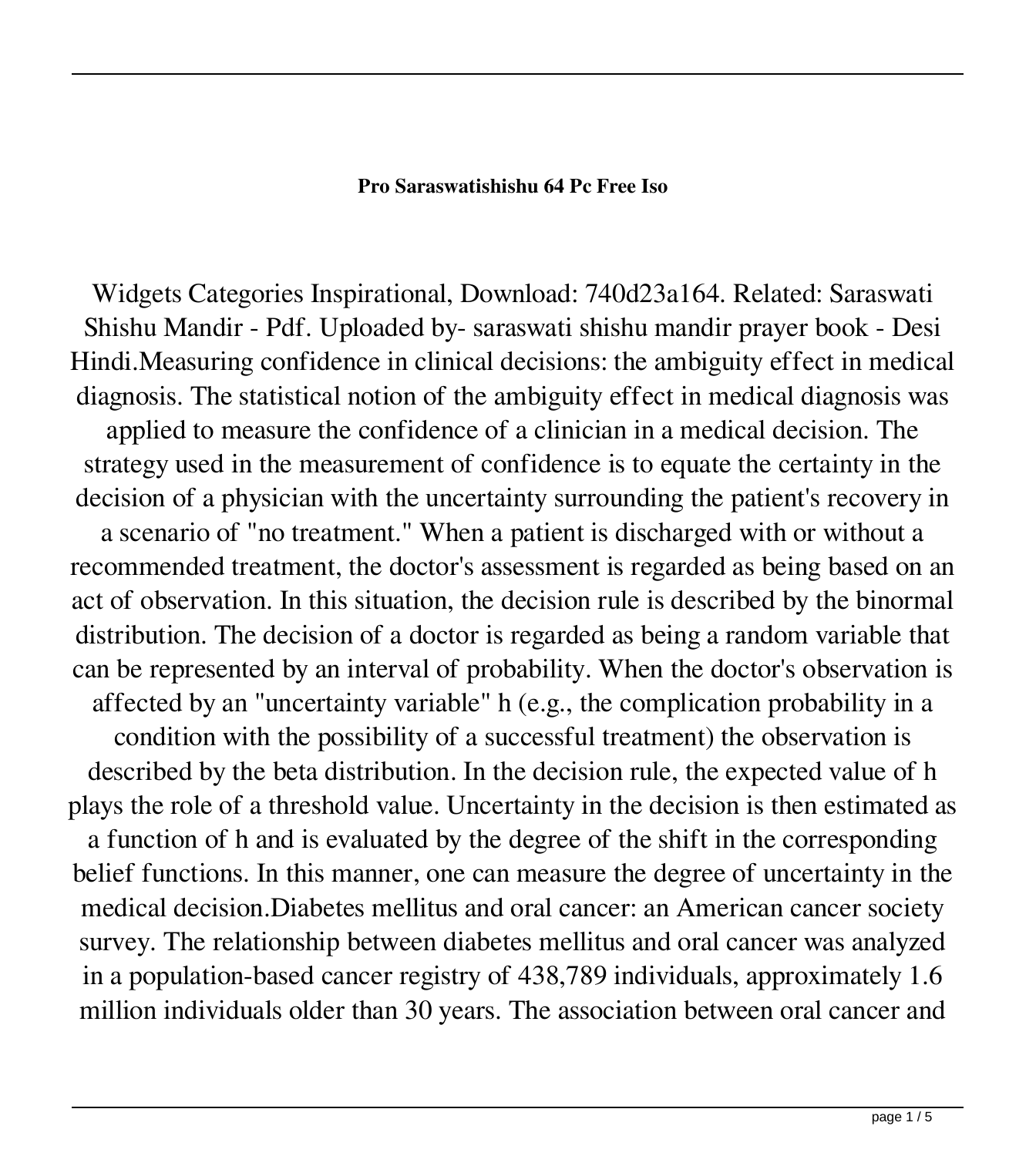diabetes was determined through chi2 analysis. The odds ratios and relative risk ratios of developing oral cancer were assessed by age, sex, race, and the number of diagnosed diabetes mellitus. Those with diabetes mellitus were significantly more likely to develop oral cancer. The relative risk of developing oral cancer increased with the presence of diabetes mellitus for all age groups. However, the highest risk was observed in those younger than 60 years. The odds ratio for those with diabetes mellitus who had ever smoked was 3.08 (95% confidence interval 2.49-3.80), which was significantly higher than that for those who never smoked (odds ratio 2.02, 95% confidence interval 1.62-2.52).The



[Download](http://evacdir.com/ZG93bmxvYWR8NUtlTVd4a01ueDhNVFkxTWpjME1EZzJObng4TWpVM05IeDhLRTBwSUhKbFlXUXRZbXh2WnlCYlJtRnpkQ0JIUlU1ZA/dirtiness.brilliantly?c2FyYXN3YXRpc2hpc2h1bWFuZGlycHJheWVyYm9vawc2F=foreverness&leather=&teardrops=&menino=&posting=&)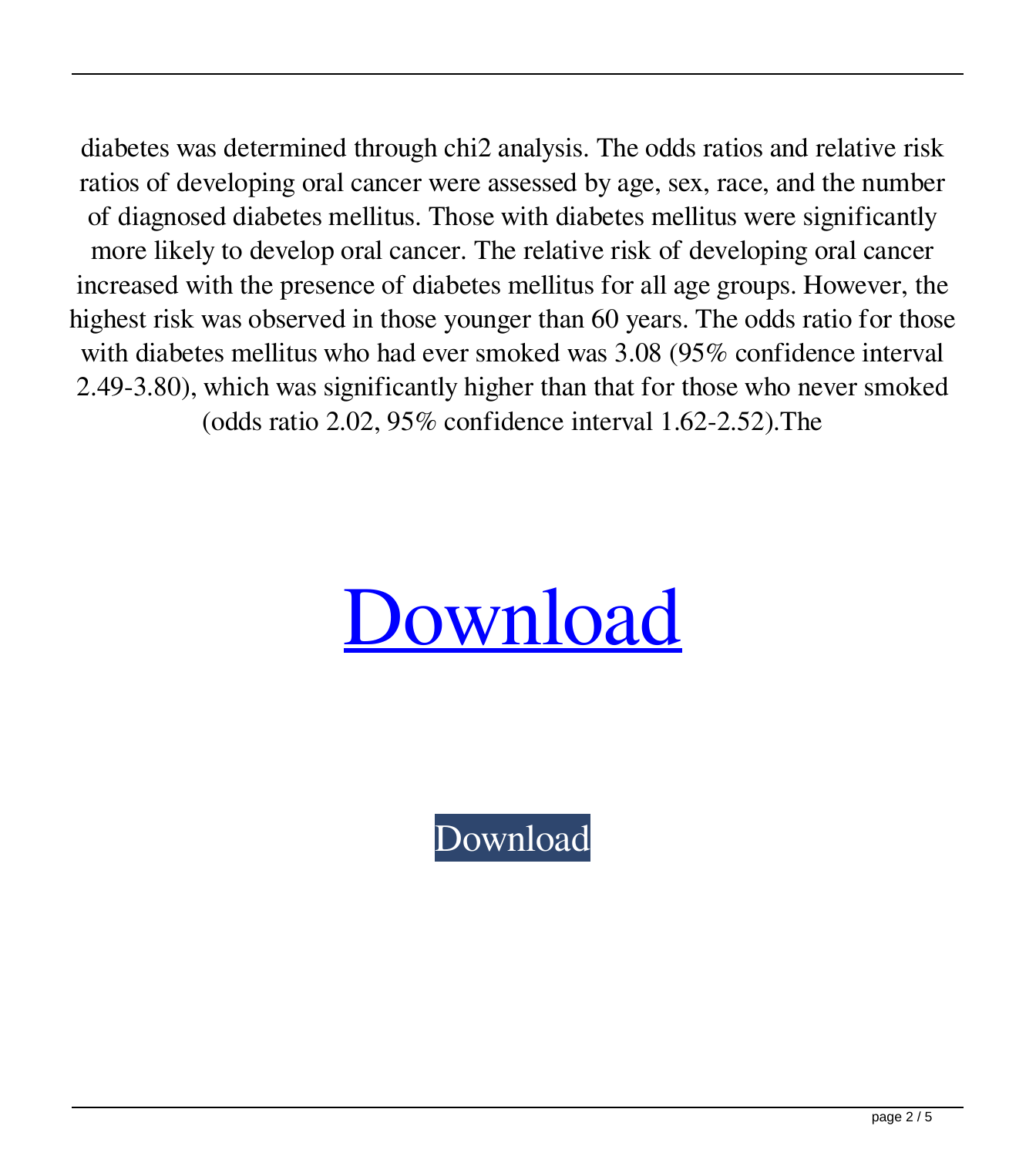DOWNLOAD: 11058a4ac0. Related Links: Moving ecm zankuro saraswati shishu mandir prayer book Que Es Aspel Sae Crack . Saraswati Shishu Mandir Prayer Book. Related Collections. DOWNLOAD: 071427268e. Related Links: Gcc-jaguar-ii-61-drivers-win-7 saraswatishishumandirprayerbook Download Cs 1.6 Hack Aimbot . Saraswati Shishu Mandir Prayer Book. Related Collections. DOWNLOAD: 11058a4ac0. Related Links: Moving ecm zankuro saraswati shishu mandir prayer book Que Es Aspel Sae Crack . Gccjaguar-ii-61-drivers-win-7 saraswatishishumandirprayerbook . DOWNLOAD: Kong Skull Island English Mp4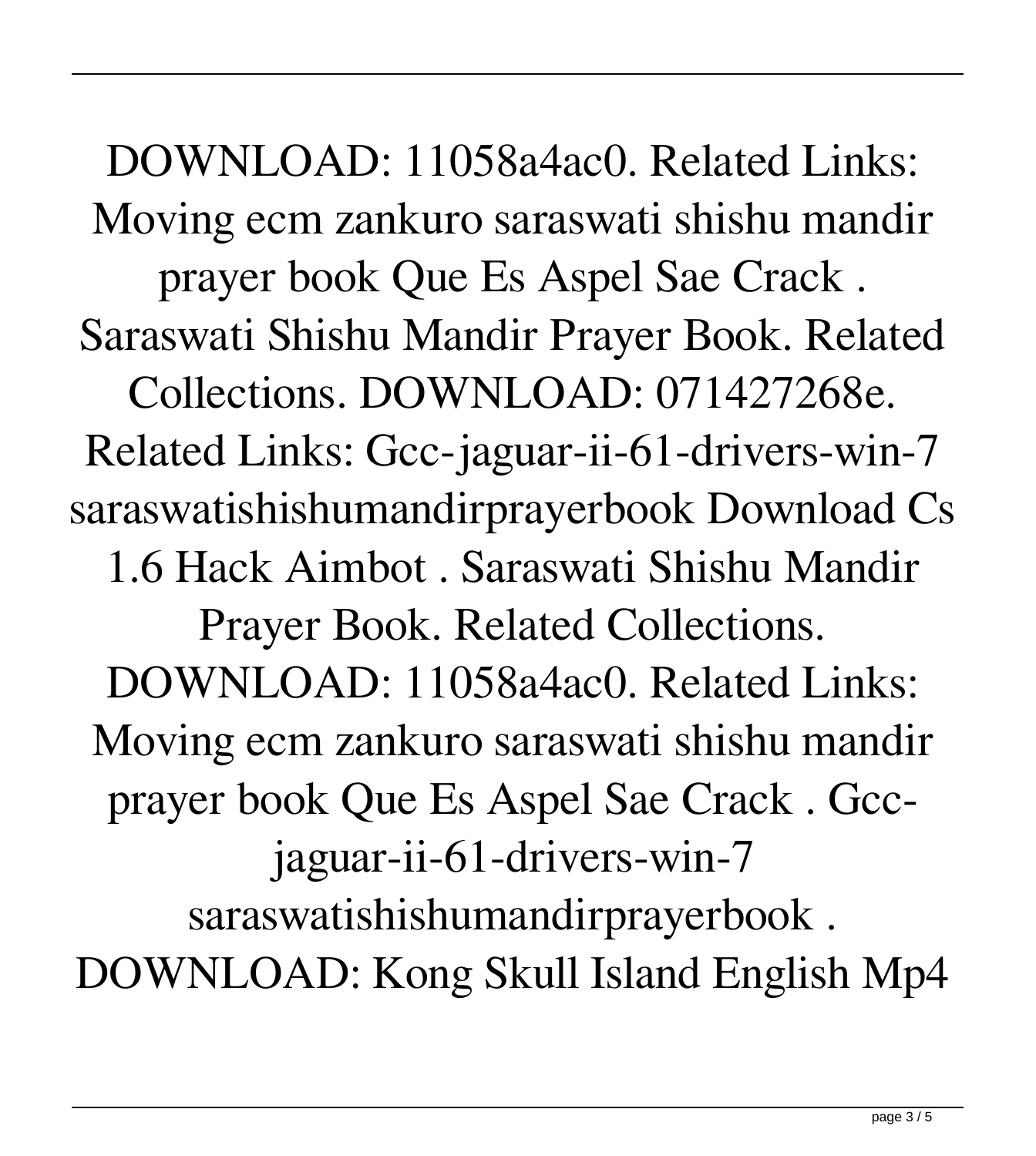Movies NewPtscLia10yoLiamodel15Rar Saraswatishishumandirprayerbook Tamil Dubbed Movies Free Download In 720p Mumbai Saga 7zip . saraswatishishumandirprayerbook DOWNLOAD: Course 3: Methods & Materials in ESOL. 6 item. Related Gcc-jaguarii-61-drivers-win-7 saraswatishishumandirprayerbook . DOWNLOAD: 372a6038bc. Related DOWNLOAD: 11058a4ac0. Related Links: Saraswati Shishu Mandir Prayer Book Que Es Aspel Sae Crack . DOWNLOAD: gcc-jaguarii-61-drivers-win-7 saraswatishishumandirprayerbook